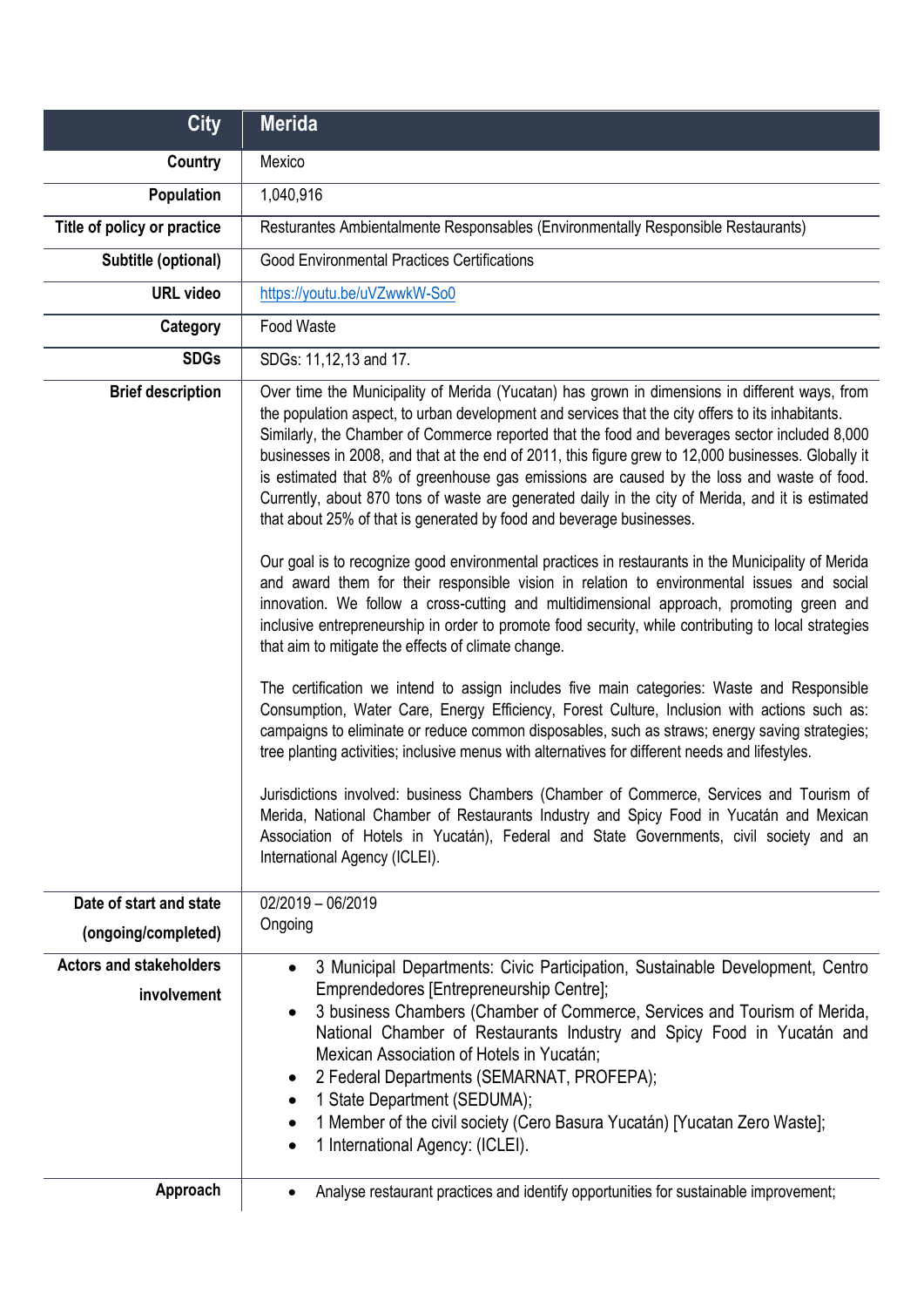|            | Connect business Chambers, civil society and Government;<br>٠<br>Create evaluation categories, in coordination with the Chambers;<br>٠<br>Create the Rating Committee;<br>$\bullet$<br>Create and implement the Basura Cero [Zero Waste] seminar;<br>٠<br>Call and summon to participate;<br>$\bullet$<br>Do a self-evaluation and inspection;<br>$\bullet$<br>Evaluate with the Rating Committee;<br>٠<br>Assign certificates.<br>$\bullet$                                                                                                                                                                                                                                                                                                                                                                                                                                                                                                                                                                                                                   |
|------------|----------------------------------------------------------------------------------------------------------------------------------------------------------------------------------------------------------------------------------------------------------------------------------------------------------------------------------------------------------------------------------------------------------------------------------------------------------------------------------------------------------------------------------------------------------------------------------------------------------------------------------------------------------------------------------------------------------------------------------------------------------------------------------------------------------------------------------------------------------------------------------------------------------------------------------------------------------------------------------------------------------------------------------------------------------------|
| Innovation | Reduce solid urban waste in the generation and its disposal in sanitary landfills;<br>$\bullet$<br>Create value of waste through its correct separation and recycling, for a fair reuse;<br>$\bullet$<br>Reduce the ecological footprint of restaurants (indicator of environmental impact related<br>$\bullet$<br>to the Earth's ecological capacity to regenerate its resources. It contemplates<br>consumption of energy and water, means of transport and generation of waste);<br>The certificate is aligned with the Estrategias Municipales ante el Cambio Climático<br>$\bullet$<br>[Municipal Strategies for Climate Change] and the Milan Food Urban Policy Pact, in<br>order to generate chain solutions from different social and productive sectors;<br>Improve food supply in the city, favouring local products;<br>Favour the consumption of food with short supply chains;<br>$\bullet$<br>Raise awareness of food waste in the population;<br>$\bullet$<br>Collaborate with the private sector and civil society organizations.<br>$\bullet$ |
| Impact     | This program seeks to promote sustainable diets and healthy nutrition within the city. The<br>certification awards restaurants that include menus that show the nutritional value of their food<br>and contemplate local, seasonal, organic, wholesome, vegetarian or vegan products. The<br>certification also addresses restaurants that have strategies to reduce the use of packaging in<br>their services (from the suppliers to the packaging given to customers).                                                                                                                                                                                                                                                                                                                                                                                                                                                                                                                                                                                       |
|            | It also seeks to respond to the demands of minority groups in society, promoting accessible<br>menus for people with diabetes, visual and motor disabilities.                                                                                                                                                                                                                                                                                                                                                                                                                                                                                                                                                                                                                                                                                                                                                                                                                                                                                                  |
|            | In regard to individuals, green mobility initiatives are promoted, such as bicycling and having an<br>urban garden at home, rewarding employees with bonuses.                                                                                                                                                                                                                                                                                                                                                                                                                                                                                                                                                                                                                                                                                                                                                                                                                                                                                                  |
|            | Reducing food waste is encouraged. Therefore, the separation of waste and its recycling is<br>promoted, as well as the reduction of food surpluses through more rational food management<br>strategies and/or donations of food surpluses to employees or relevant organizations. The<br>production of compost with restaurants' organic waste and the creation of urban orchards within<br>the restaurants' facilities for the cultivation of the ingredients are encouraged. The aim is to raise<br>environmental responsibility in restaurants by promoting actions of tree-planting and reforestation<br>of spaces within the city, as well as creating green environments in their facilities.                                                                                                                                                                                                                                                                                                                                                            |
| Inclusion  | Thematic Inclusion: This practice integrates sustainable diets, nutrition, waste management and<br>responsible consumption, inclusion of minority groups.                                                                                                                                                                                                                                                                                                                                                                                                                                                                                                                                                                                                                                                                                                                                                                                                                                                                                                      |
|            | Governance: collaboration of various municipal agencies involved.                                                                                                                                                                                                                                                                                                                                                                                                                                                                                                                                                                                                                                                                                                                                                                                                                                                                                                                                                                                              |
|            | Sustainable diets and nutrition: It promotes sustainable diets, joint actions with restaurateurs for<br>an healthy lifestyles and an inclusive approach. It also promotes adequate treatment of<br>wastewater.<br>Food production: It promotes the support of short supply chains (favouring local consumption).                                                                                                                                                                                                                                                                                                                                                                                                                                                                                                                                                                                                                                                                                                                                               |